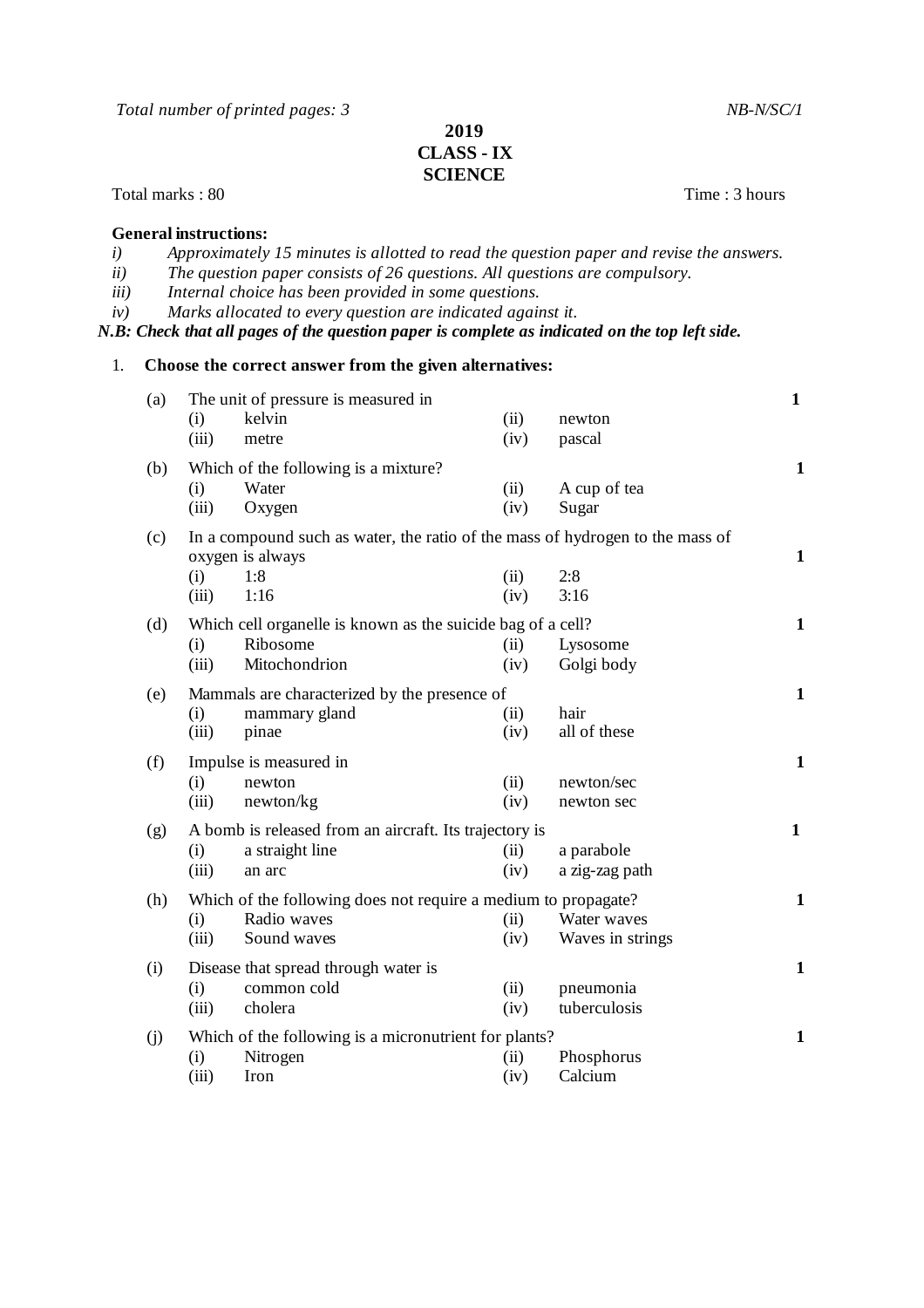|     | Answer the following questions in one word or one sentence:                                                                                                                                                            |                                   |
|-----|------------------------------------------------------------------------------------------------------------------------------------------------------------------------------------------------------------------------|-----------------------------------|
| 2.  | What are alloys?                                                                                                                                                                                                       | 1                                 |
| 3.  | Name the tissue which makes up the husk of coconut.                                                                                                                                                                    | $\mathbf{1}$                      |
| 4.  | Define work.                                                                                                                                                                                                           | $\mathbf 1$                       |
| 5.  | What is soil pollution?                                                                                                                                                                                                | $\mathbf{1}$                      |
| 6.  | What is meant by the term 'disease'?                                                                                                                                                                                   | $\mathbf{1}$                      |
|     | Answer the following questions in about 20-30 words:                                                                                                                                                                   |                                   |
| 7.  | Write the atomic numbers of the following elements:<br>(ii) Sodium<br>(i) Oxygen                                                                                                                                       | $1+1=2$                           |
| 8.  | Give two roles of epidermis in plants.                                                                                                                                                                                 | $\boldsymbol{2}$                  |
| 9.  | An electric bulb of 60W is used for 6 hours per day. Calculate the units of energy<br>consumed in one day by the bulb.                                                                                                 | $\boldsymbol{2}$                  |
| 10. | State any two conditions essential for good health.                                                                                                                                                                    | $\boldsymbol{2}$                  |
| 11. | Write two factors which are responsible for loss of grain during storage.                                                                                                                                              | $\boldsymbol{2}$                  |
|     | Answer the following questions in about 40-60 words:                                                                                                                                                                   |                                   |
|     | 12. Write any three factors affecting evaporation.                                                                                                                                                                     | 3                                 |
|     | 13. <b>a.</b> What is suspension? Give two properties of suspension.<br>Or                                                                                                                                             | $1+2=3$                           |
|     | <b>b</b> . Define crystallization. Write two applications of crystallization.                                                                                                                                          |                                   |
|     | 14. State any three points of Dalton's Atomic Theory.                                                                                                                                                                  | $\mathbf{3}$                      |
| 15. | Diagrammatically show the three types of muscle fibres of human beings.                                                                                                                                                | 3                                 |
|     | 16. a. Write any three differences between amphibians and reptiles.<br><b>Or</b>                                                                                                                                       | 3                                 |
|     | <b>b.</b> Write any three differences between monocot and dicot plants.                                                                                                                                                |                                   |
| 17. | Distinguish between speed and velocity. What does the odometer of an automobile<br>measure?                                                                                                                            | $2+1=3$                           |
| 18. | a. An object is thrown vertically upwards and rise to a height of 10m. Calculate:<br>(i) the velocity with which the object was thrown upwards.<br>(ii) the time taken by the object to reach the highest point.<br>Or | $1\frac{1}{2} + 1\frac{1}{2} = 3$ |
|     | <b>b</b> . A car falls off a ledge and drops to the ground in 0.5 seconds. Find:<br>(i) what is its speed on striking the ground?                                                                                      |                                   |

(ii) how high is the ledge from the ground? (Given,  $g=10ms^{-1}$ )